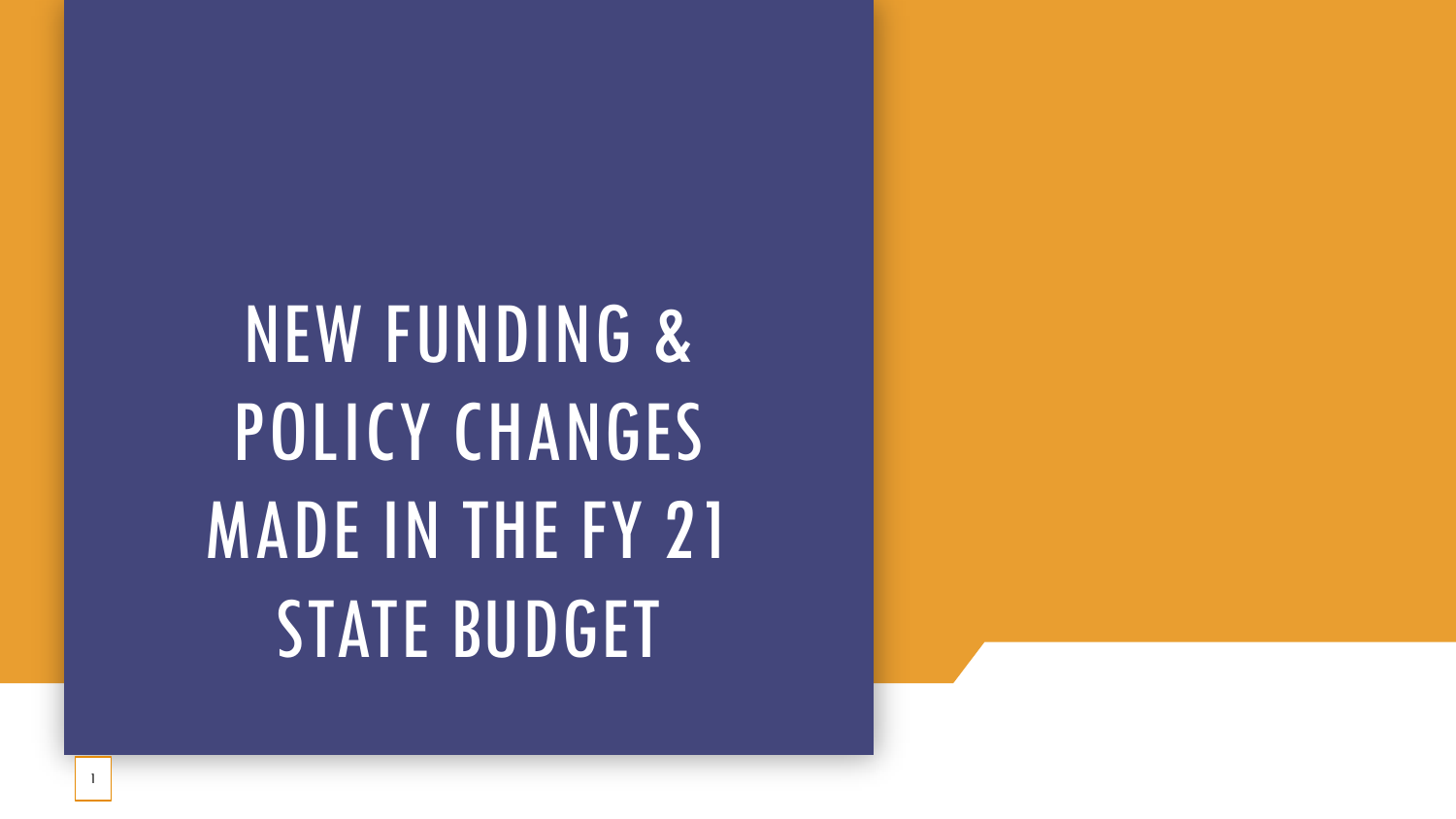## EXTENSIONS TO HOUSING PROGRAMS & SERVICES DURING STATE OF EMERGENCY FOR CURRENT & FORMER FOSTER & PROBATION YOUTH

### **Protecting non-minor dependents during COVID-19 - \$32 million**

- Allows youth who turn 21 between April 17, 2020 and June 30, 2021 to remain in care until June 30, 2021.
- Allows youth to remain in foster care if they have lost their employment or have experienced an interruption in their education resulting from COVID-19 and cannot otherwise meet a participation condition for extended foster care.

#### **Protecting former foster/probation youth during COVID-19 – policy-only change, \$0**

- Permits counties to allow youth in THP-Plus during FY 2020-21 to remain in the program until June 30, 2021, even if they reach the maximum age of eligibility (24 or 25 depending on county) or the maximum program duration (24 or 36 months depending on county).
- No state funding attached so this is a county option.